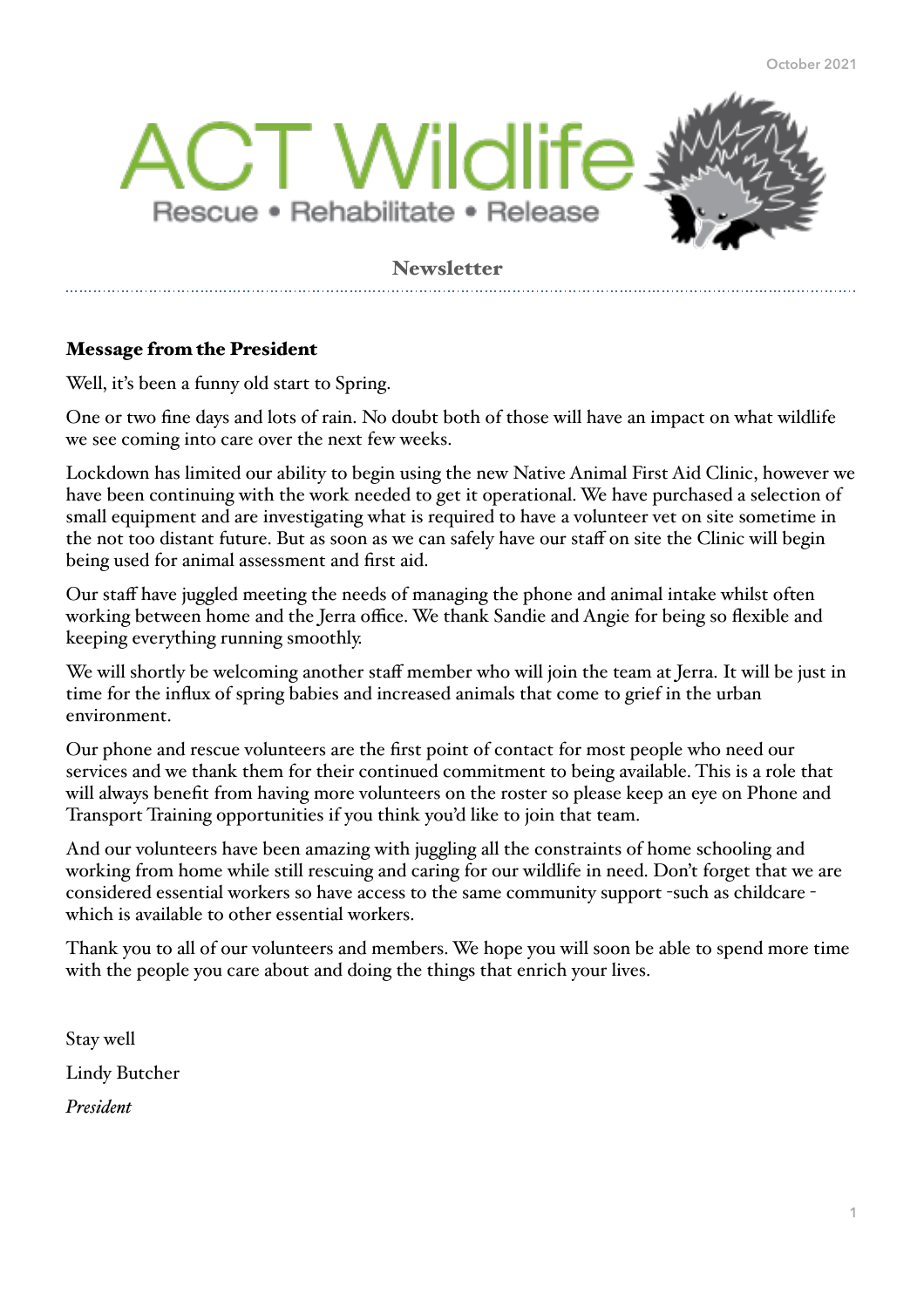#### Important documents for all of our members

Recently all financial members should have received the updated "Members' Code of Conduct" and volunteers will have received the new Reimbursement Policy.

Thank you for reading them and familiarising yourself with them. Both documents can be found in the Members' section of the ACT Wildlife website and in Wildman and Better Impact.

#### More Training for 2021

Due to current COVID-19 restrictions, most training courses will now be held online. For more information about our training courses, please visit [actwildlife.net/training](http://actwildlife.net/training-calendar/)-calendar/

#### Container Deposit Scheme

We are now set up with the ACT Container Deposit Scheme. To donate to ACT Wildlife you need to use the drop off code E012893 and our phone number is 0432 300 033.

There are more details on this page: [https://actcds.com.au/how](https://actcds.com.au/how-to-participate/)-to-participate/

To donate to a charity - You can return eligible drink containers to three different types of return points: Drop & Go Point, Drop & Go Pod and Cashback Depot.

There are a number of return points located across the  $ACT$  – there is one near you!



#### Events Coordinator Needed

ACT Wildlife is currently in need of an Events Coordinator. This can be for entry level or an experienced volunteer, but experience is preferred. Details of what an Events Coordinator role includes:

- Enjoy planning and organising
- Available to do events on weekends
- Access to a car to transport marquees and supplies
- Comfortable speaking to members of the public and event organisers

The previous Events Coordinator is happy to talk to anyone that might be interested in this position and would need help getting started. If you are interested in this role, please contact [info@actwildlife.net](mailto:info@actwildlife.net)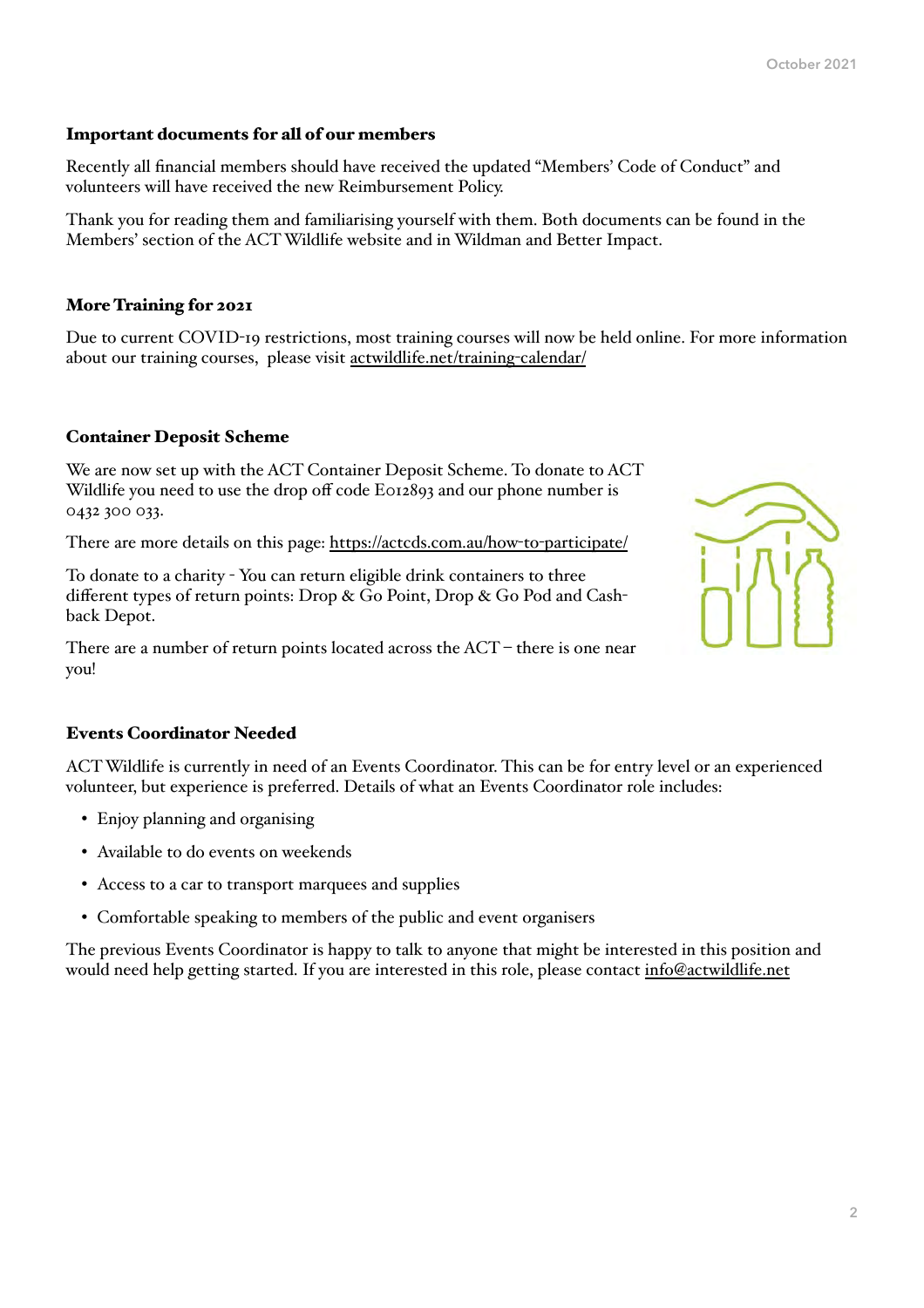### ACT Wildlife social media needs YOU!

Across Facebook, Instagram and Twitter we have a growing number of followers interested in our stories of rescue, rehabilitation and release. We produce at least one story a day, have campaigns to promote and queries to answer, and need help to expand.

<https://www.facebook.com/ACT.Wildlife>

[https://www.instagram.com/act\\_wildlife/](https://www.instagram.com/act_wildlife/)

[https://twitter.com/ACT\\_Wildlife](https://twitter.com/ACT_Wildlife)

#### We want you to:

- Create stories. Be a journalist, take photos, meet carers and tell their tales!
- Answer messages. Across the platforms we are asked everything from how to become a member, to what to do with an injured bird on the front lawn.
- Help with campaigns. We want the fundraiser 'Sponsor a Species', for example, to grow its base. [https://](https://actwildlife.net/sponsor-a-species/) [actwildlife.net/sponsor](https://actwildlife.net/sponsor-a-species/)-a-species/

If you're a member who has done an Orientation, get in touch soon: [evan@croker.com.au](mailto:evan@croker.com.au)

Thanks!

Evan Croker

*Media and Social Media Coordinator*



## You Are Invited to our Annual Christmas Gathering! Sunday 5th December at Duffy HQ

### 11:30am

Bring your family. Some food provided, tea and coffee too. Bring a small plate to share, and drinks.

Please indicate you are coming by registering on eventbrite. Registration begins 12/11/21. Follow the link [here](https://www.eventbrite.com.au/e/act-wildlife-christmas-gathering-tickets-192545226957)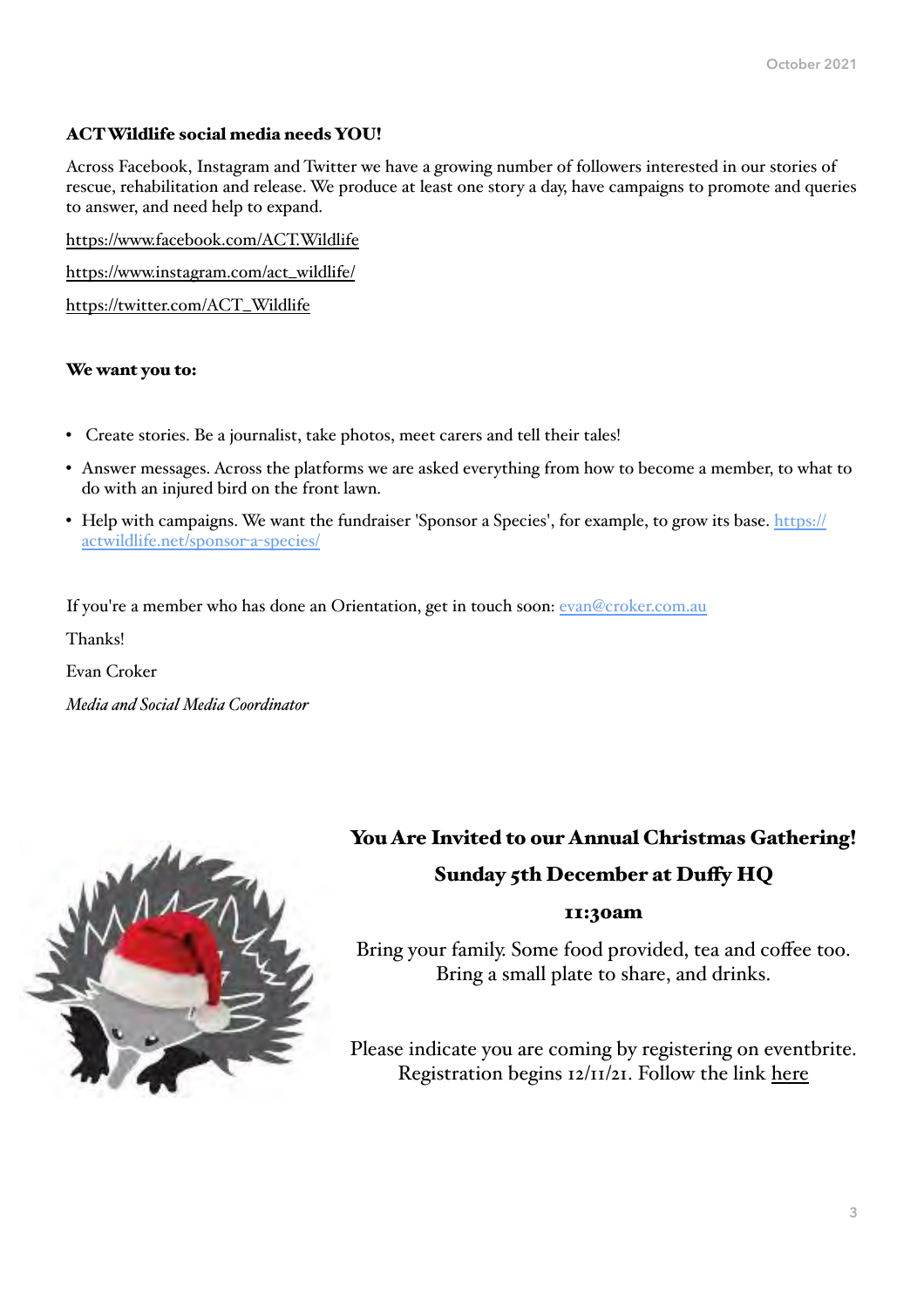### Secondary Poisoning of Birds

Birdlife Australia is asking Bunnings to remove second-generation anticoagulant rodenticide products (SGARs) from their shelves. Please sign this petition to put pressure on Bunnings:

#### [https://www.actforbirds.org/ratpoison](https://actwildlife.us14.list-manage.com/track/click?u=c99d87be8508f805f552cf825&id=0e0cddef21&e=cfd7c5d30e)

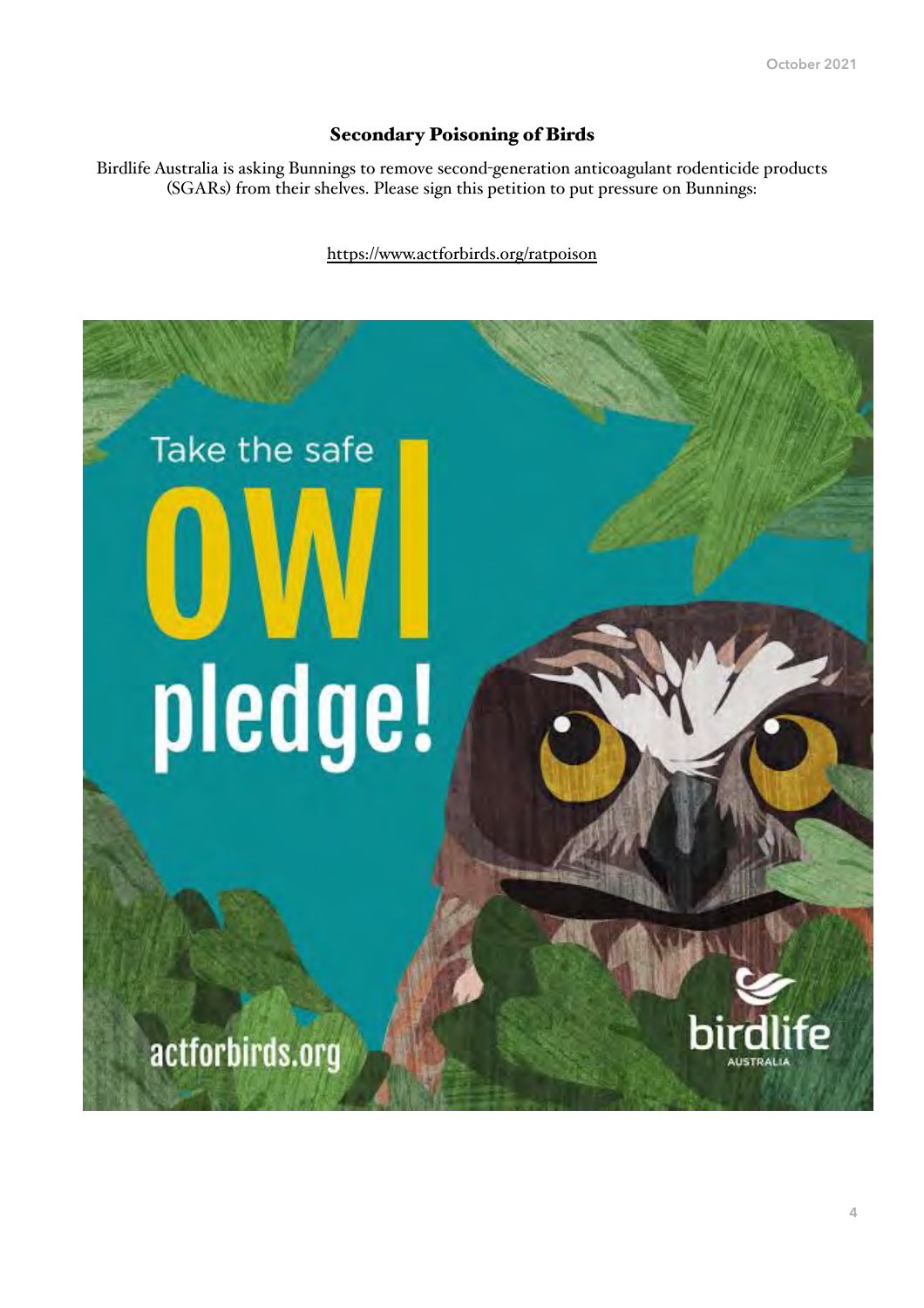

# 2022 Calendar

### Don't Forget to Buy Your Calendar!

Wildlife

The 2022 ACT Wildlife Calendar is now available.

With lockdown it was easy to forget, now is the time to think about Christmas presents. You may even have forgotten about yourself!

Calendars are \$12.50 and you can pick up from Lindy (Northside) and Marg (Southside) or posted to you or to anyone else.

Go to

[https://actwildlife.net/calendar/](https://actwildlife.us14.list-manage.com/track/click?u=c99d87be8508f805f552cf825&id=300e7ef9d9&e=cfd7c5d30e)

### Calendar Team Needed

Each year our calendar sales generate up to \$6000 in income for our fundraising and awareness efforts.

But it requires a great deal of work.

For the last 4 years the photos have been taken by the wonderfully generous Mitchell and Christine of Swimming Wombats Photography. They have also liaised with the printers (Brindabella Print) to decide on layout and final details. They have raised thousands of dollars with their generous photography in calendar sales for ACT Wildlife. Please show them some love on their FB and Instagram:

[facebook.com/swimmingwombat/](http://facebook.com/swimmingwombat/)

[instagram.com/swimmingwombat/](http://instagram.com/swimmingwombat/)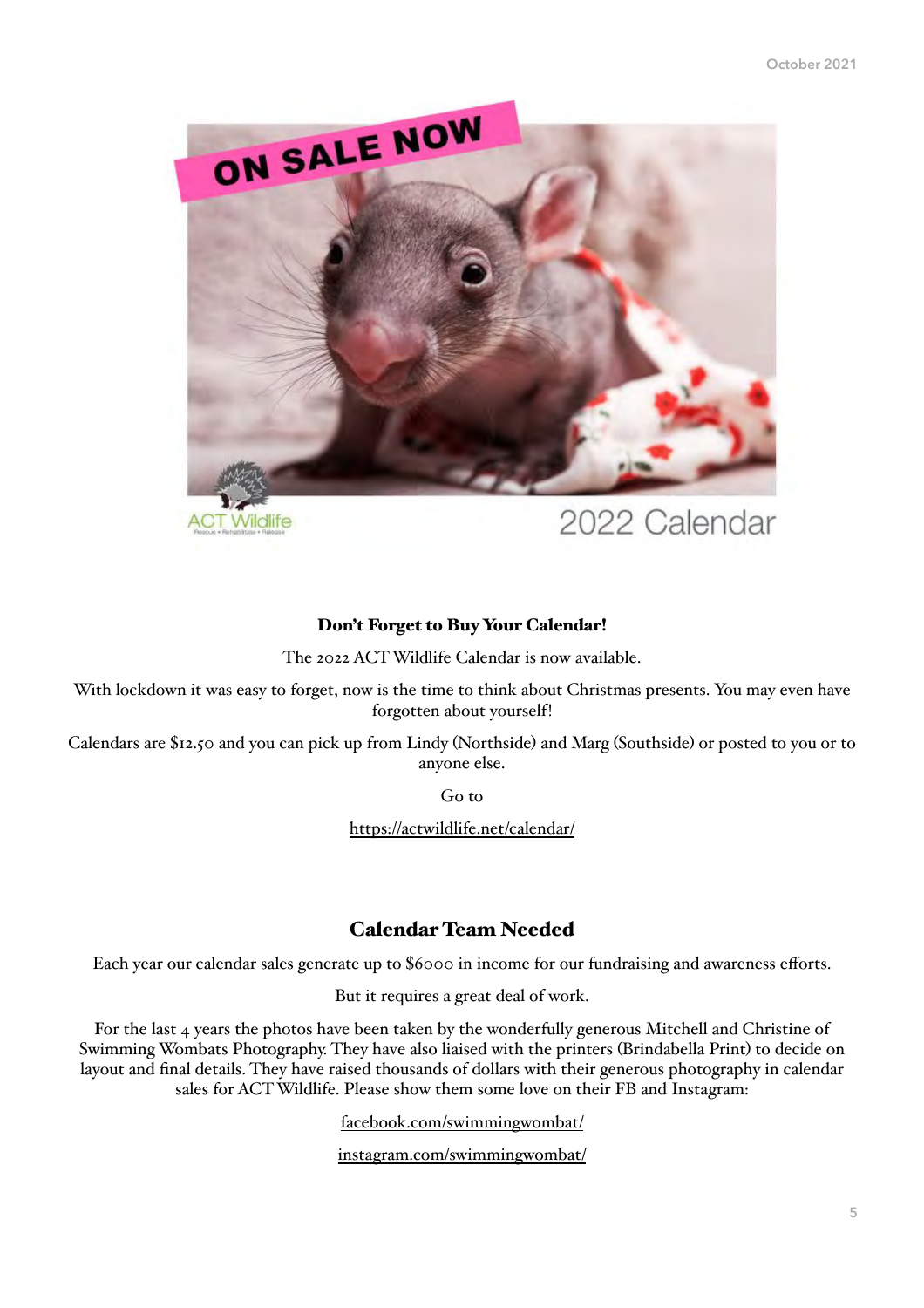They have moved interstate and we need to fill that gap in order to continue to produce the quality product our supporters have come to expect.

We need  $3 - 4$  people to coordinate the production of our fundraising calendar.

This would require:

• Collating and evaluating photos from our members for the next year's calendar

• Organising the final selection of 14 photographs for the next calendar

• Matching the photographs with the backstory for each animal

• Liaising with the printer

• Coordinating sales and deliveries

All the information needed to carry out this work is available so the team can begin work as soon as they are ready.

Please contact Lindy [lindy@bigblue.net.au](mailto:lindy@bigblue.net.au) to register your interest in this role.

#### Submit Your Photos for the 2023 calendar!

Would you like your photos to feature in our ACT Wildlife fundraising calendar?

#### Guidelines (for 2023 calendar)

• The animal needs to have been in care during the year January 2021 to May 2022

- Your photo may be taken on a recent model phone camera or a traditional camera
- It needs to be landscape orientation

.

• The animal must be photographed in a way that reflects our best practice method of rehabilitating wildlife.

• No people in the photo (hands or feet OK)

• The photographer must be a financial member of ACT Wildlife

• The photo needs to be accompanied by a submission form which includes the dates the animal was in care, its "backstory" and includes its Wildman number

• If your photograph is selected for the calendar your name will be included as photographer (optional)

• Photos that aren't included in the calendar will be uploaded to our website for the rest of the year.



*This photo, while beautiful, would not be suitable as it is portrait rather than landscape*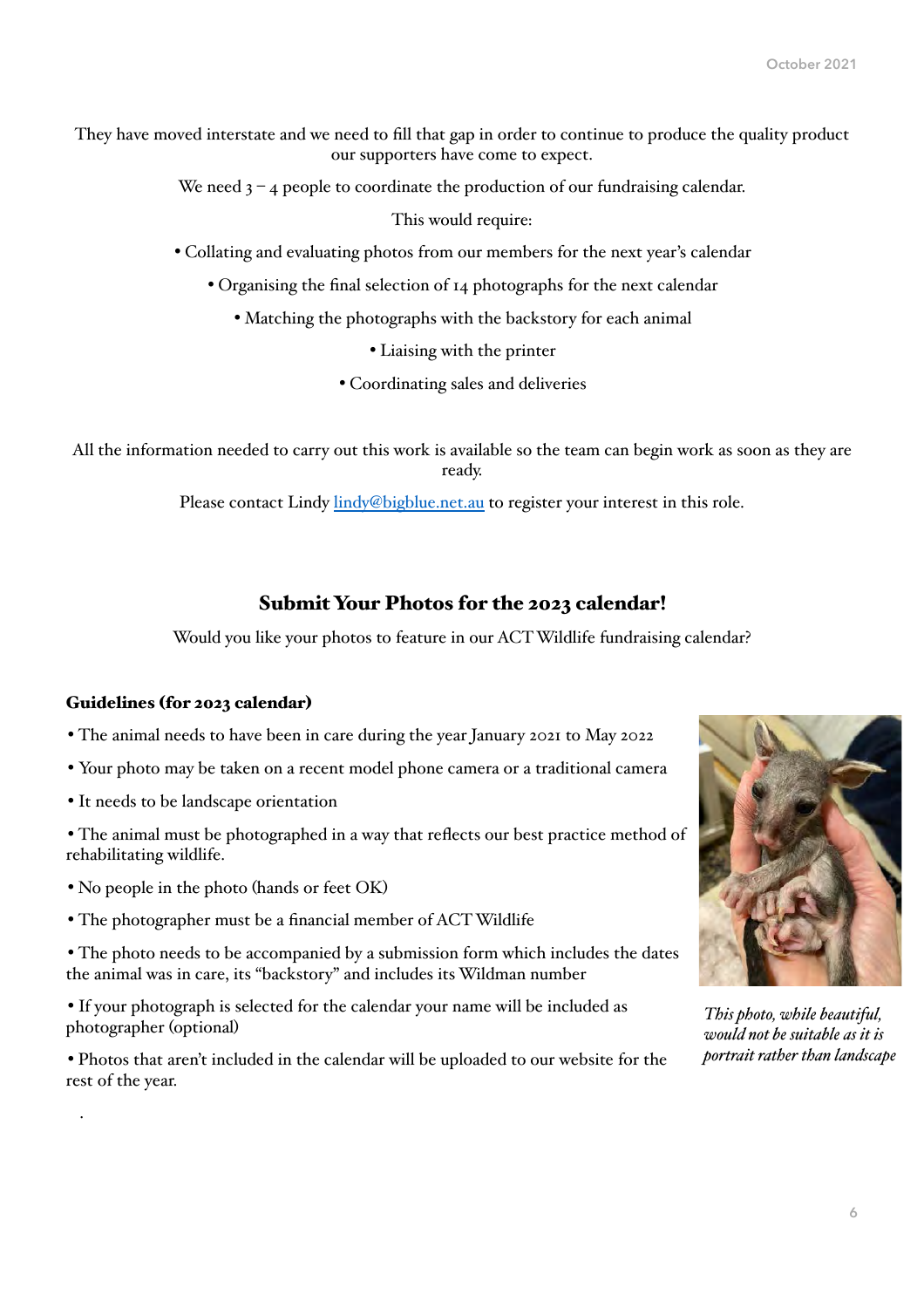### Possum release help needed

Each year our possum carers raise and release over 100 possums. Many of these possums need to be released into a suitable bush environment with a possum box put into a suitable tree in an appropriate area. But some of our carers are not as nimble as they used to be and really need some help with the sometimes challenging work of fixing possum boxes into trees at a safe height above the ground and then depositing the possum into the box.

Equipment needed is battery powered drill and a sturdy ladder. The whole process should take half an hour to an hour.

If you think you can support our possum carers with this important work please contact [Lindy Butcher](mailto:president@actwildlife.net?subject=possum%20release)



#### Operations WhatsApp Group

For those **carers and phone and transport people** that are not aware: we have a phone and transport WhatsApp group where phone operators post, requiring help with rescue, pickups and advice.

It is certainly worthwhile to be in this group. The disadvantage is that it is busy. And it is busy because there are not enough people rostering on for transport. As a result there are a few people doing most of the work. A catch 22....

Coordinators would also benefit seeing what is happening. Phone people have trouble contacting coordinators for advice and placement of animals and this may be one way to help alleviate the problem.

Carers welcome too!

The link to join is

[https://chat.whatsapp.com/IjiP9ZkXYcTHAVokwisAy7](https://actwildlife.us14.list-manage.com/track/click?u=c99d87be8508f805f552cf825&id=131dea8591&e=cfd7c5d30e)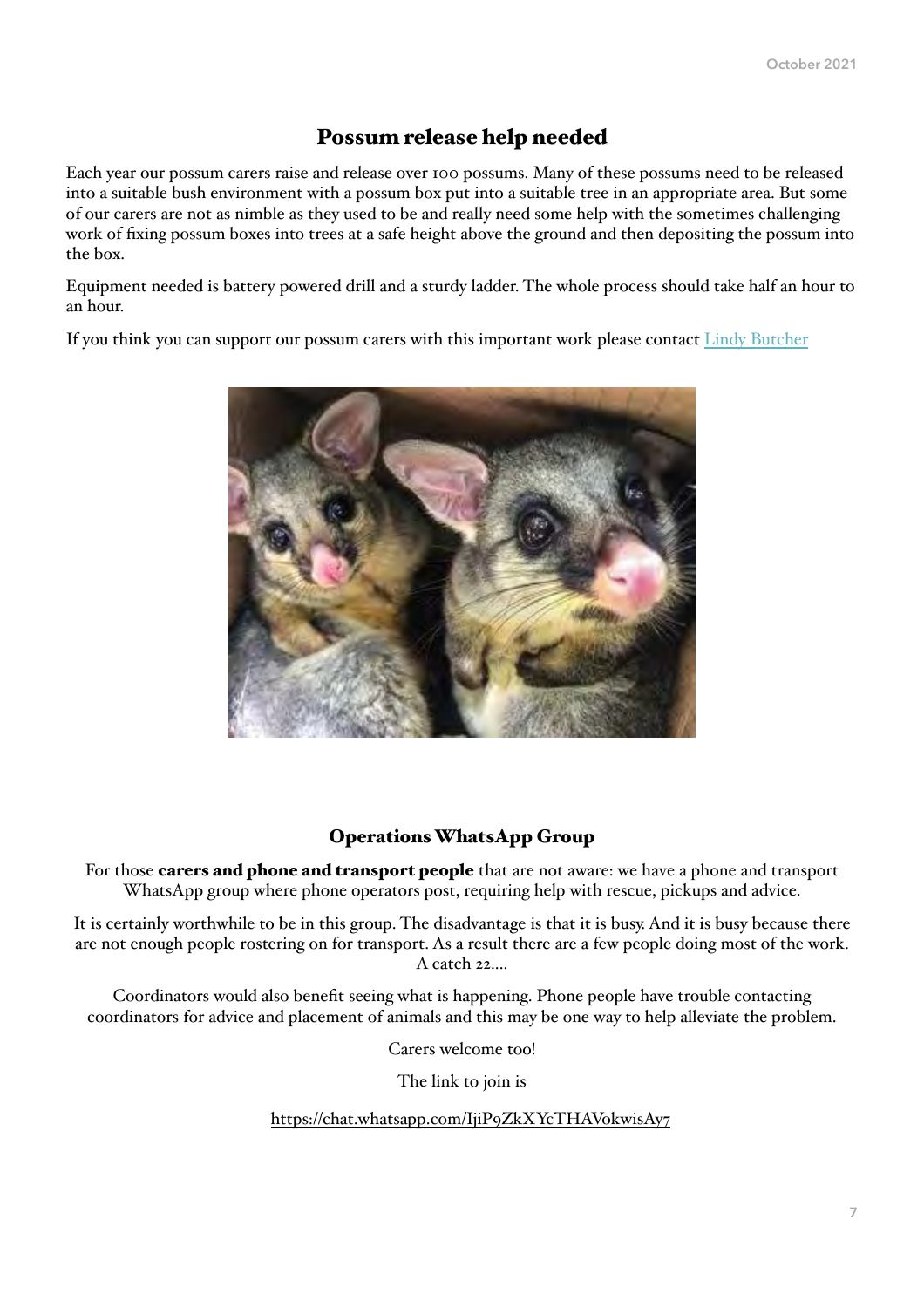### Misting Sprinklers Installed in Commonwealth Park for Flying Fox

*Article from Carers Update August 2021*

"Heat stress events can cause mass flying-fox mortality during summer. Thirty five HSE's have occurred in Australia since 1994 including the largest on record, 45,500 in SE Queensland during the summer of 2014, 23,000 spectacled flying fox or one third of the entire population in North Queensland died when temperatures reached over 42 degrees for 2 days in 2018." ( Welbergen, Ecosure).

In our colony at Commonwealth Park the population of Grey Headed Flying foxes (and some Little Reds who seem to be able to be more adept at surviving high temps) reached in excess of 9,000 over the 2020/2021 season. This is a record and no doubt will continue to increase in size as the country heats up and viable food sources disappear.

Thankfully we have a very active and environmentally sensitive management team looking after Commonwealth Park and they have gone to considerable expense to install four misting sprinklers on very high poles in the central camp of the colony to mitigate the effects of a Heat Stress Event.



Appendix 1 Water source location (Source: ACT Wildlife 2020)

The NCA (National Capital Authority) and ACT Wildlife have jointly developed and agreed to a response plan to cope with Extreme Weather Events (EWE's) in the park if one should occur.

Hopefully the misters will go a long way to prevent any collapse of the colony and keep our flying foxes safe in extreme heat .

A look at the NCAs Commonwealth Colony Management Plan: [NCA Flying Fox Management Plan](https://www.nca.gov.au/sites/default/files/Commonwealth%20Park%20Grey%20-%20Headed%20Flying%20-%20Fox%20Management%20Plan.PDF)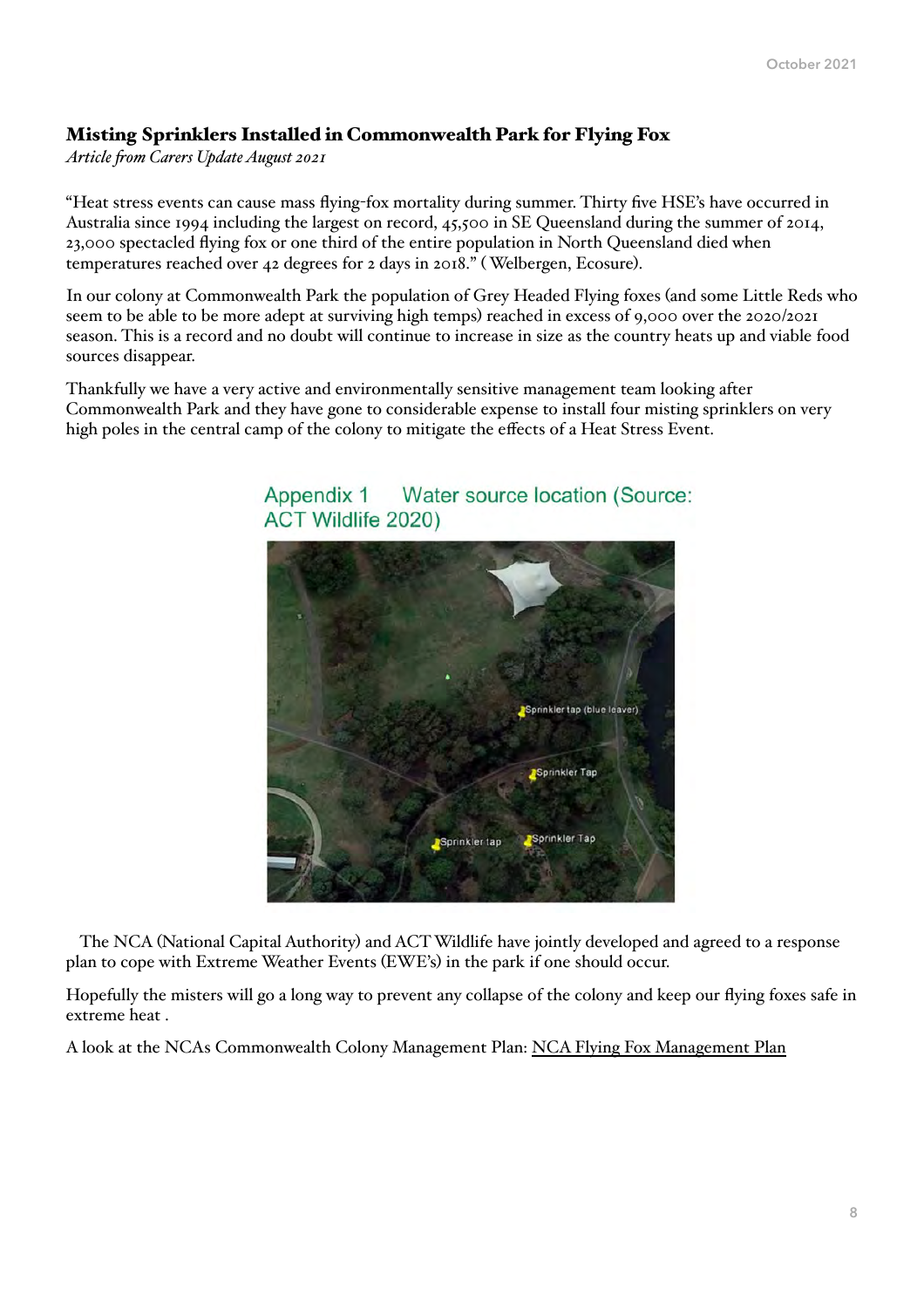

### Animal Intake Report June to August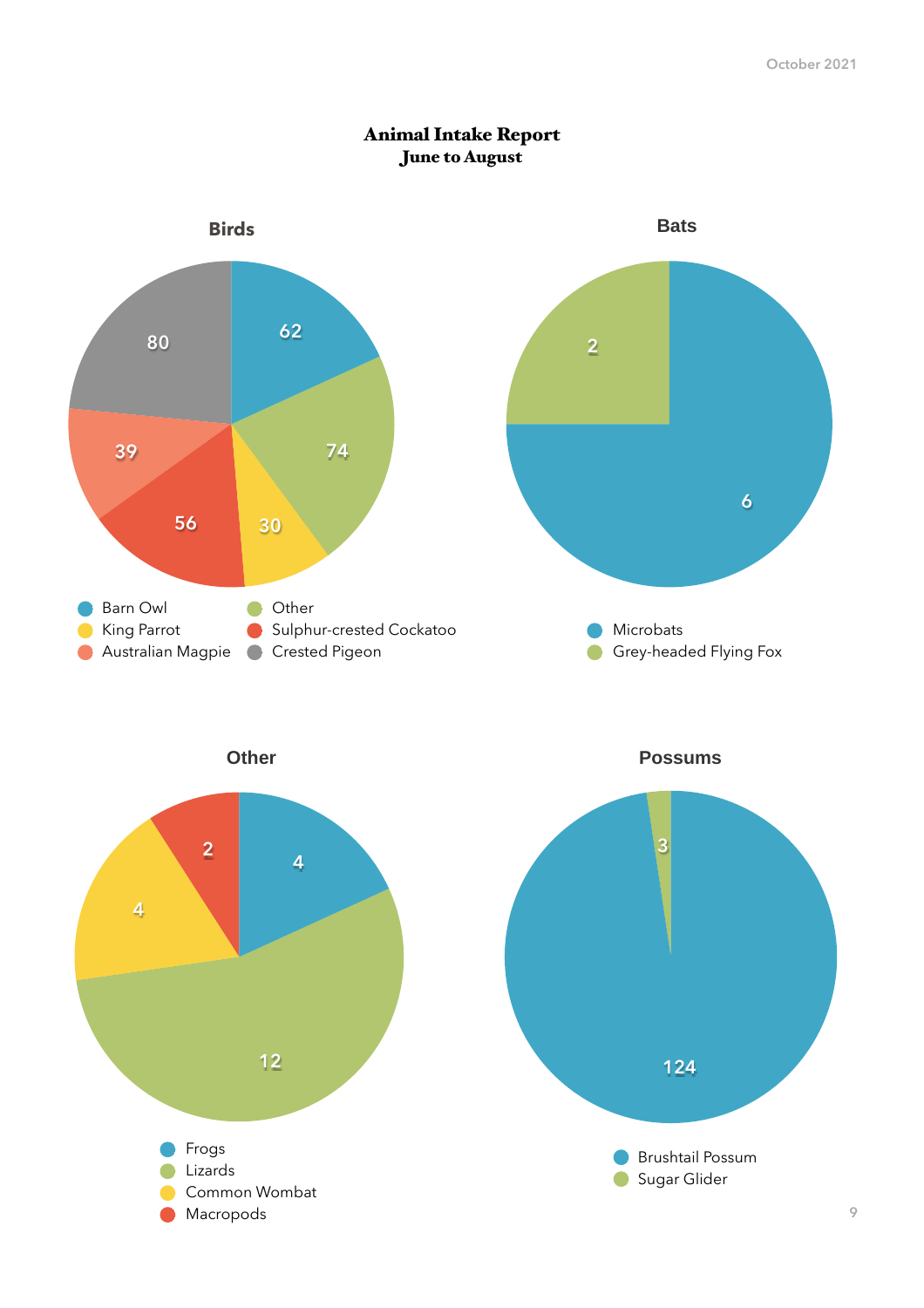### Interesting Animal Intake Numbers:

January - September 2021. we've received 1708 animals…

**Total Calls: 7836**



#### Would You Sponsor a Species?

The Sponsor a Species program allows ACT Wildlife supporters to sponsor birds, bats, reptiles, wombats and possums.

Three different levels of support are available-- Fledgling, Wild Thing and Wildlife Warrior -- with three levels of rewards in return.

Monthly donations really help care for our birds and animals, buying food, medicine and more.

Check it out: [https://actwildlife.net/sponsor](https://actwildlife.net/sponsor-a-species/)-a-species/

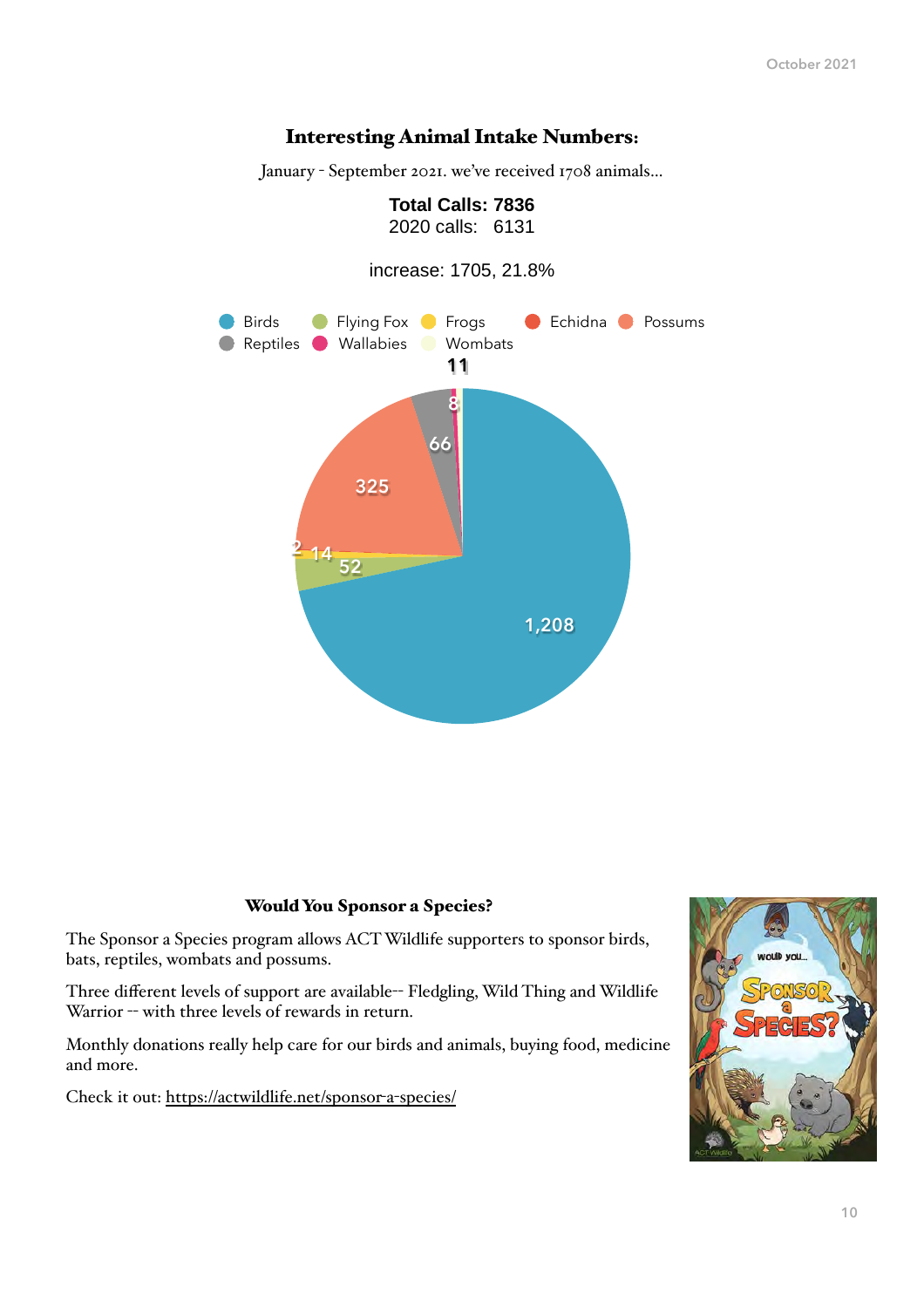### Wildlife drawing classes in UK come to ACT Wildlife via zoom

*Lindy Butcher* 

Earlier this year we were contacted by Emily and Jennie at Wildlife Drawing UK to see if we'd like to take part in a creative fundraising opportunity. All we had to do was provide some of our unique wildlife to be models for an online art class attended by artists from all over the world. In return they would donate a portion of the class fees to ACT Wildlife. Our wildlife models were safely and comfortably with their carers and were free to practice their normal behaviours. The artists would just capture them being themselves.

So, on August 28, late morning in the UK, very early morning in the USA and early night time for our animals and carers approximately 70 participants got together over zoom and enthusiastically sketched tiny wombat Evie (whose appearance was brief due to her young age), wombats Faith and Sherman, who entertained the participants with their antics and then a selection of fluffy possums draped off Cheryle's shoulders. We answered lots of questions about the needs and lives of these animals, the work our volunteers do and if wombat poo is, indeed, square.

It was an enjoyable evening with participants asking lots of questions and sharing their artwork. Below is the sketch created by Jennie who was hosting the class.

Shortly after this event ACT Wildlife received a donation of \$630 from Wildlife Drawing UK. Our sincerest thanks to everyone who participated and to Sara and Cheryle who provided the "models" for the session.

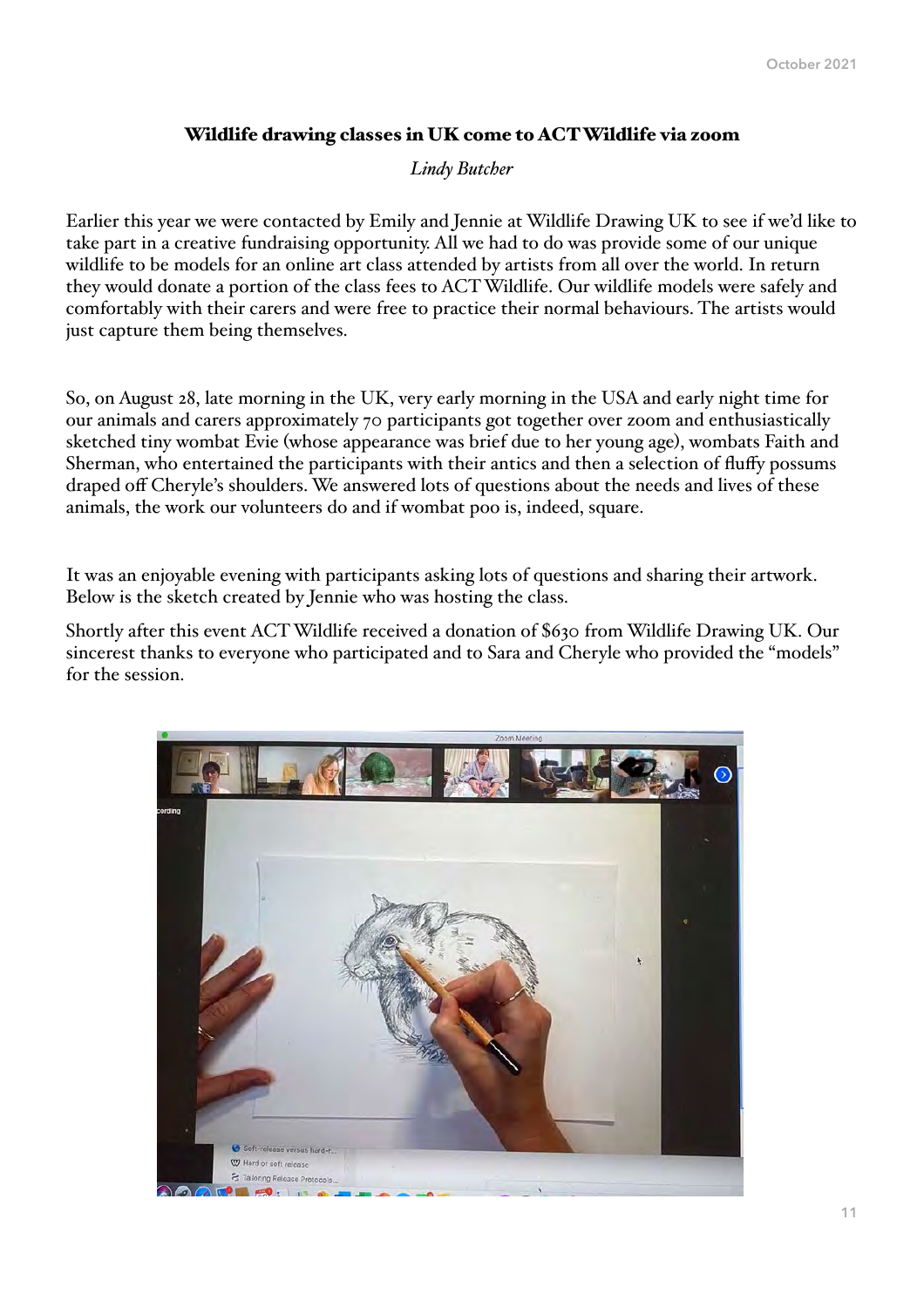### The Dangers of Netting for Wildlife

*Heather Sommariva*



From 1 September 2021, Victoria has legislated that netting must comply with Victoria's Prevention of Cruelty to Animals (POCTA) Regulations 2019. ACT Wildlife would like to see this applied in the ACT as many of our native bats and birds become entangled in unsafe netting.

### How safe is your netting?

Is fruit netting absolutely necessary? How much produce is harvested? How much is wasted? Consider sharing and enjoying the visiting wildlife to the garden.

Flying foxes and native birds are particularly prone to entanglement in netting. They can become so entangled that they can no longer fly and have to be euthanised. The grey-headed flying-fox is protected under the Commonwealth Environment & Biodiversity Conservation Act 1999. Flying foxes and native birds are also protected in the ACT under the Nature Conservation Strategy 2014.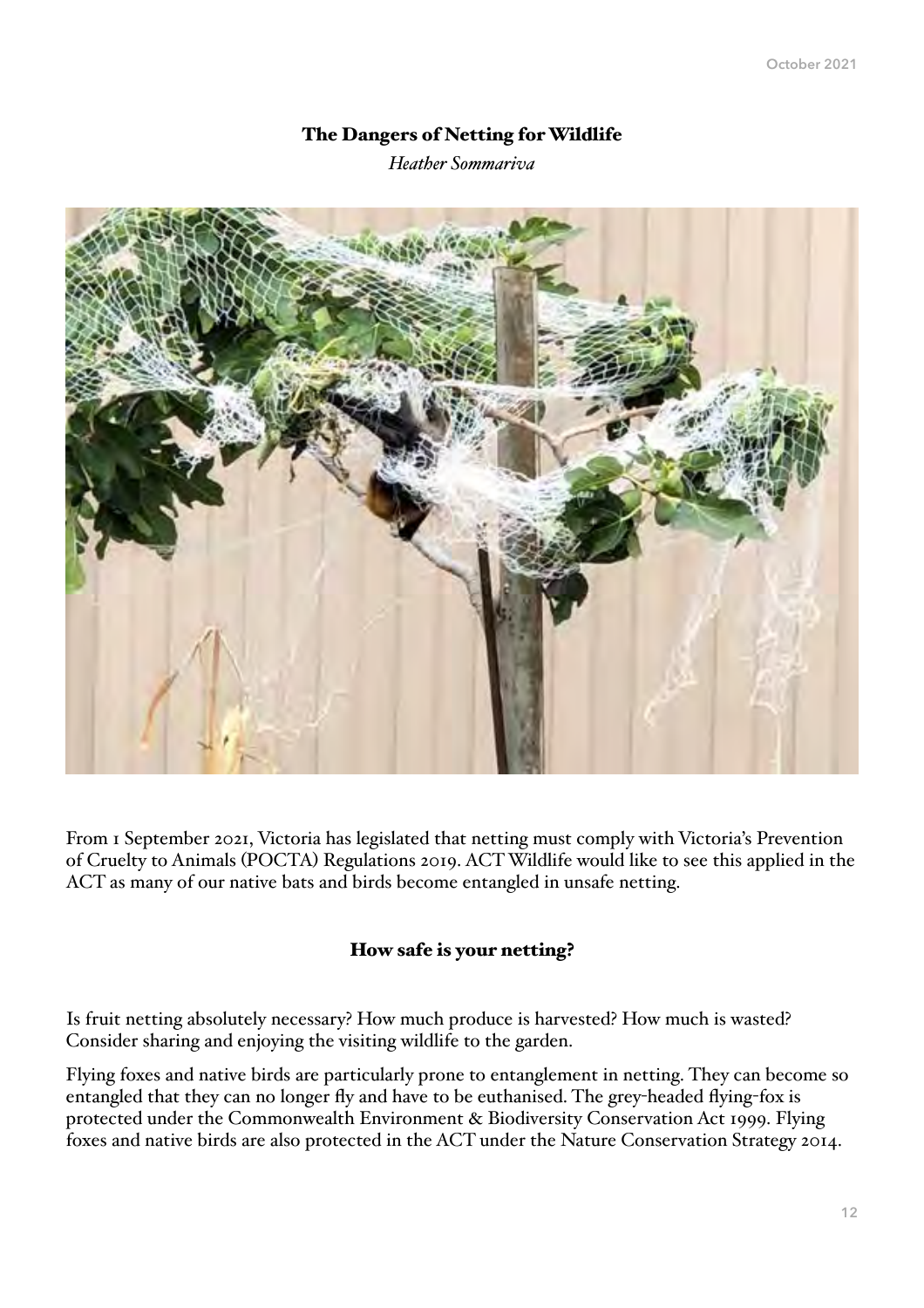Flying foxes and native birds are a keystone species in the Australian environment, they play an important role in keeping our ecosystem healthy. They pollinate flowers and disperse seeds as they forage on nectar and pollen of eucalypts, melaleucas & banksias and the fruits of forest trees and vines.

Before you put up any netting follow these guidelines:

- Don't put netting on until the fruit has been fertilised.
- Before covering the trees make sure there are no holes in the nets stored from last year.
- Some examples of preferred fruit tree netting with an aperture 5mmx5mm / 70GSM fully stretched as in the photos below.
- Netting needs to be tied tightly around the trunk or over a frame and if nets are sewn together make sure there are no gaps.
- Gaps must be smaller than being able to put your finger through.





Bad Netting

Examples of Good Netting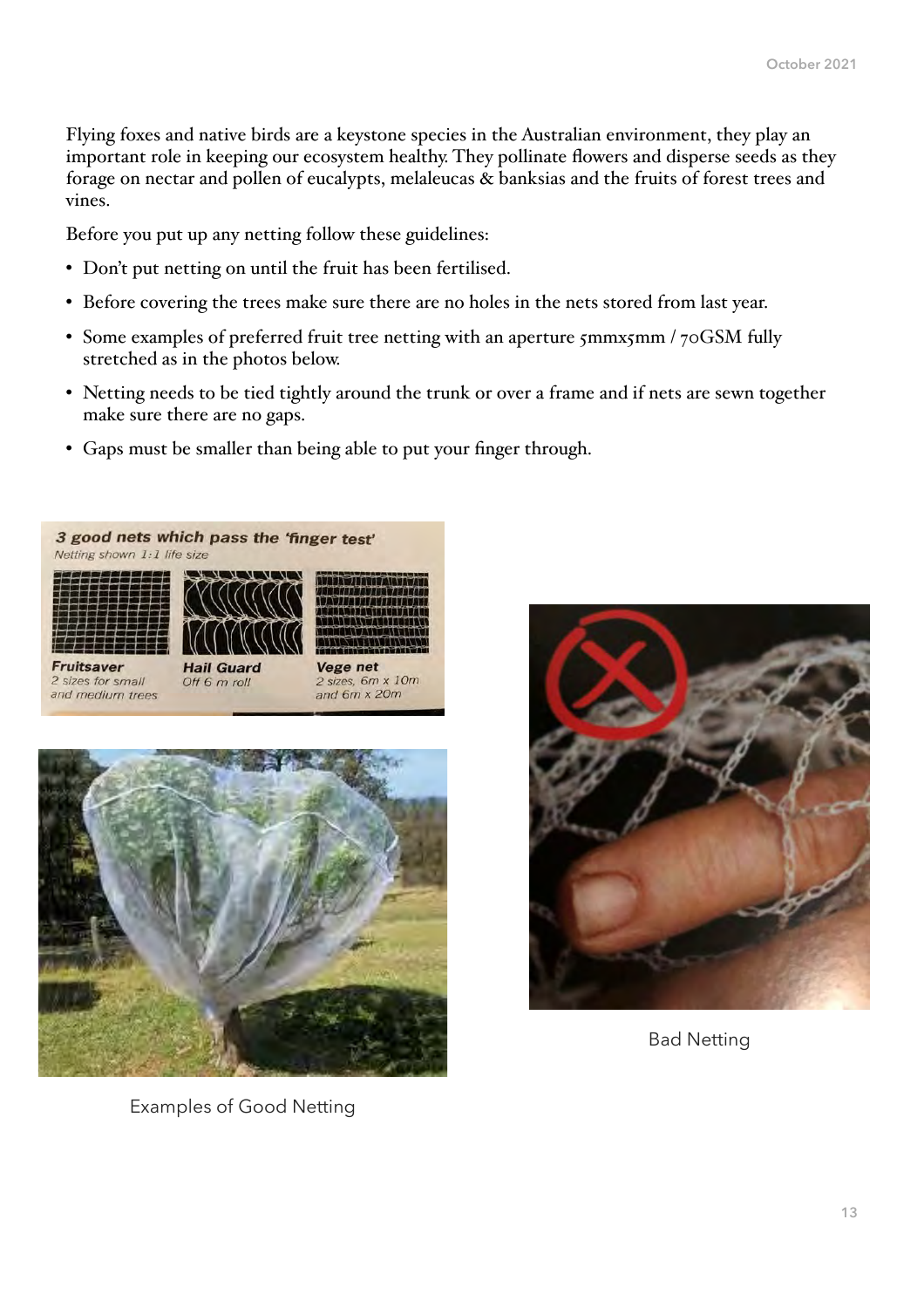

#### Tackling Australian Wildlife Entanglement

*Leonard Fitzpatrick Thanks to Australian Wildlife Vol 3/Winter 2021 for the Original article*

It is no secret that our native wildlife is battling a range of threats from human activities. One of the most consistent and distressing scenarios that wildlife rescuers and veterinarians face is entangled wildlife. The scale and diversity of terrestrial and aquatic wildlife maimed and killed through entanglement is of great concern. Flying-foxes, birds, lizards, snakes, macropods, turtles, platypus (*Ornithorhynchus anatinus*) and rakali (*Hydromys chrysogaster*), an Australian native rodent, are the species that fall victim to entanglement. The causes of wildlife entanglement are diverse and include barbed wire, fruit netting, fishing line and tackle, fishing nets, twine, face masks, plastic rings and general rubbish. Although the causes of wildlife entanglement are directly linked to the choices we make, we also have the ability to make positive changes through our behavior e.g., erecting wildlife-friendly fencing, snipping through plastic rings and the loops of face masks, and appropriately disposing of fishing line and netting.

> *Above lef: image: Michael Wilson, Bats QLD Above right: image: Pelican and Seabird Rescue Inc Bottom right: image: Pelican and Seabird Rescue Inc*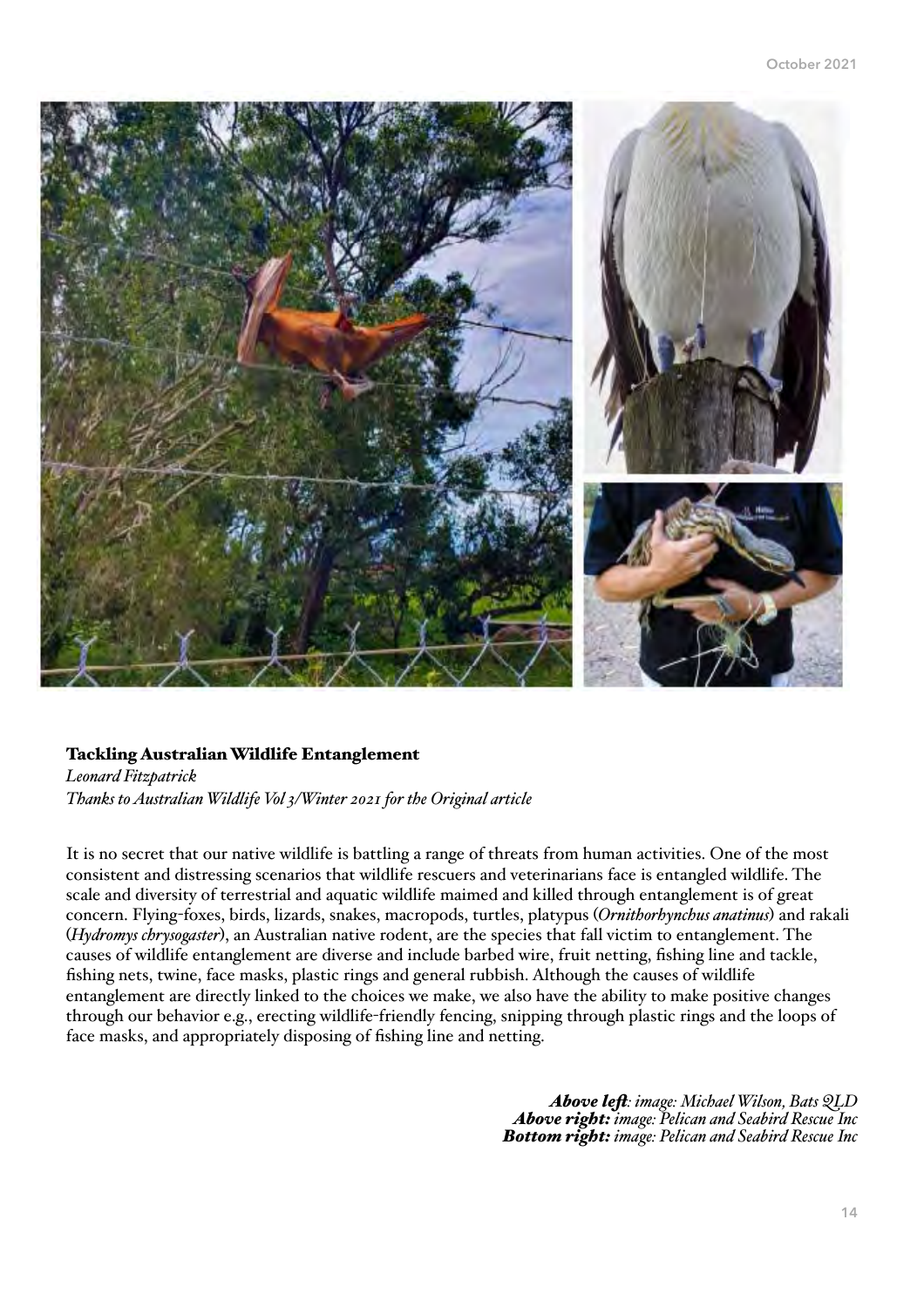

*Leonard Fitzpatrick, the founder of Entangled Wildlife Australia*

Raising awareness of the threat of entanglement to native wildlife and the simple measures we can implement to help protect them is vital, including efforts implemented by local councils and other authorities. However, when wildlife groups or advocates approach local councils and other bodies to seek a change in regulations minimising the threat of wildlife entanglement, the availability of reliable and compelling data is often limited.

Volunteer wildlife groups and wildlife hospitals all have different methods and approaches to collecting and recording wildlife entanglement data. In July 2020, intending to help passionate wildlife advocates and groups, I collaborated with a team from the Atlas of Living Australia (hosted by the Commonwealth Scientific and Industrial Research Organisation) to launch an Australian-wide citizen science project- Entangled Wildlife Australia,. Entangled Wildlife Australia is a database accessible via the web, mobile device, or BioCollect application. Wildlife rescuers or the public can use these platforms to

record sightings of entangled wildlife (living or deceased, rescued or escaped) in the Entangled Wildlife Australia database. Other information can also be uploaded, such as species, age group (if known), location, type of entanglement, and the option to include a photo. Users can view or download the data and the geographical distribution of different species at local and national levels, identifying wildlife entanglement hotspots.

The entangled Wildlife Australia database has over 1,460 records. As more people become aware of Entangled Wildlife Australia and contribute much-needed data, I hope that the valuable body of information will support wildlife conservation efforts and bring about positive changes for native wildlife. I also hope the data helps to reduce the stress and demands on veterinarian staff, wildlife rescuers, and rehabilitators. Lastly, I hope the data will assist wildlife groups and other professionals in educating the community on the threat of wildlife entanglement and advocating for wildlife-friendly practices.

In 2017, I joined the Royal Society for the Prevention of Cruelty to Animals Queensland as a volunteer animal transport driver. I witnessed, first-hand, the direct and indirect impacts of human activities and how precious our native wildlife truly is. Within a short amount of time, I was inspired by the rescuers, veterinarian staff, and wildlife rehabilitators. Through them, I came to know about the following local wildlife rescue organisations: Wildcare, Bats Queensland, Bat Conservation and Rescue

# **To Access Entangled Wildlife Australia**



Please visit bit.ly/3q1EHPH, scan the QR code, or email entangledwildlifeaustralia@ihug.com.au

Queensland, and Reptile Rehabilitation Queensland. I also volunteered my time to these organisations to help where I could. The frequency and distressing outcomes of wildlife entanglements had a significant impact on me. Consequently, I vowed to be part of a solution to protect native wildlife. My inspiration behind developing Entangled Wildlife Australia was what I learnt from the Wildlife Friendly Fencing Project, the connections I made with people passionate about wildlife entanglements, and the diverse array of extraordinary native wildlife in Australia.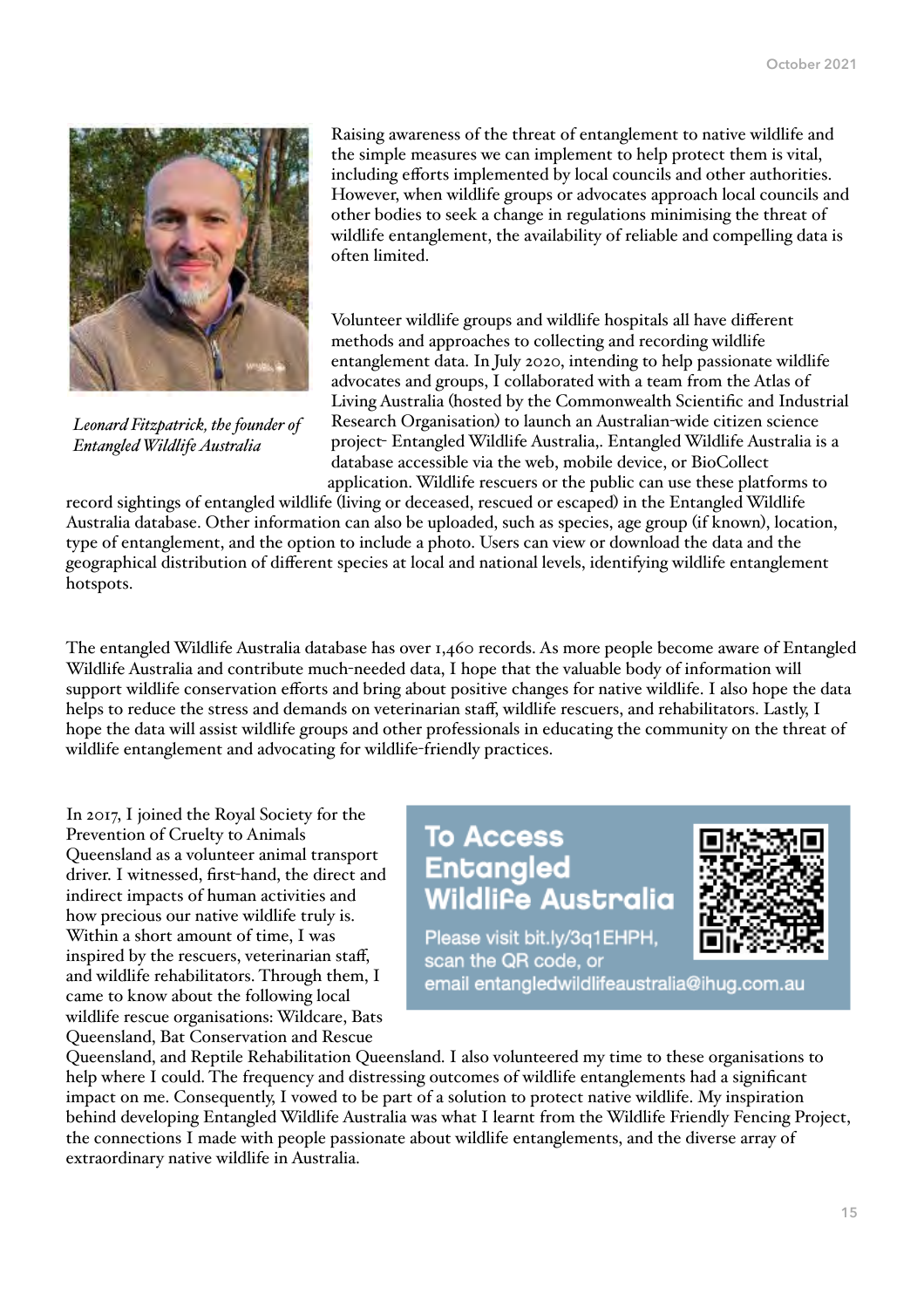

*A platypus found entangled in fishing line. Image: Denise Illing, Australian Platypus Concervancy*

### **Interesting Articles**



[Dead, shrivelled frogs are unexpectedly turning up across eastern Australia. We need your help to](https://www.abc.net.au/news/2021-07-29/dead-shrivelled-frogs-turning-up-eastern-australia-help-find-why/100331042)  [find out why](https://www.abc.net.au/news/2021-07-29/dead-shrivelled-frogs-turning-up-eastern-australia-help-find-why/100331042)

*ABC News Australia* 



[This adorable mouse was considered extinct for over 100 years](https://theconversation.com/this-adorable-mouse-was-considered-extinct-for-over-100-years-until-we-found-it-hiding-in-plain-sight-160930) — until we found it hiding in plain [sight](https://theconversation.com/this-adorable-mouse-was-considered-extinct-for-over-100-years-until-we-found-it-hiding-in-plain-sight-160930)



*The Conversation*

[Wildflower season 'best in a lifetime' at Mt Gibson](https://www.australianwildlife.org/wildflower-season-best-in-a-lifetime-at-mt-gibson/)  *Australian Wildlife Conservancy*



[Koala chlamydia vaccine trialled by Australian researchers in bid to improve species' survival](https://www.theguardian.com/world/2021/oct/15/koala-chlamydia-vaccine-trialled-by-australian-researchers-in-bid-to-improve-species-survival)  *The Guardian*



[Superb fairywren crowned 2021 Australian bird of the year winner in hotly contested vote](https://www.theguardian.com/environment/2021/oct/08/superb-fairywren-crowned-2021-australian-bird-of-the-year-winner-in-hotly-contested-vote) *The Guardian*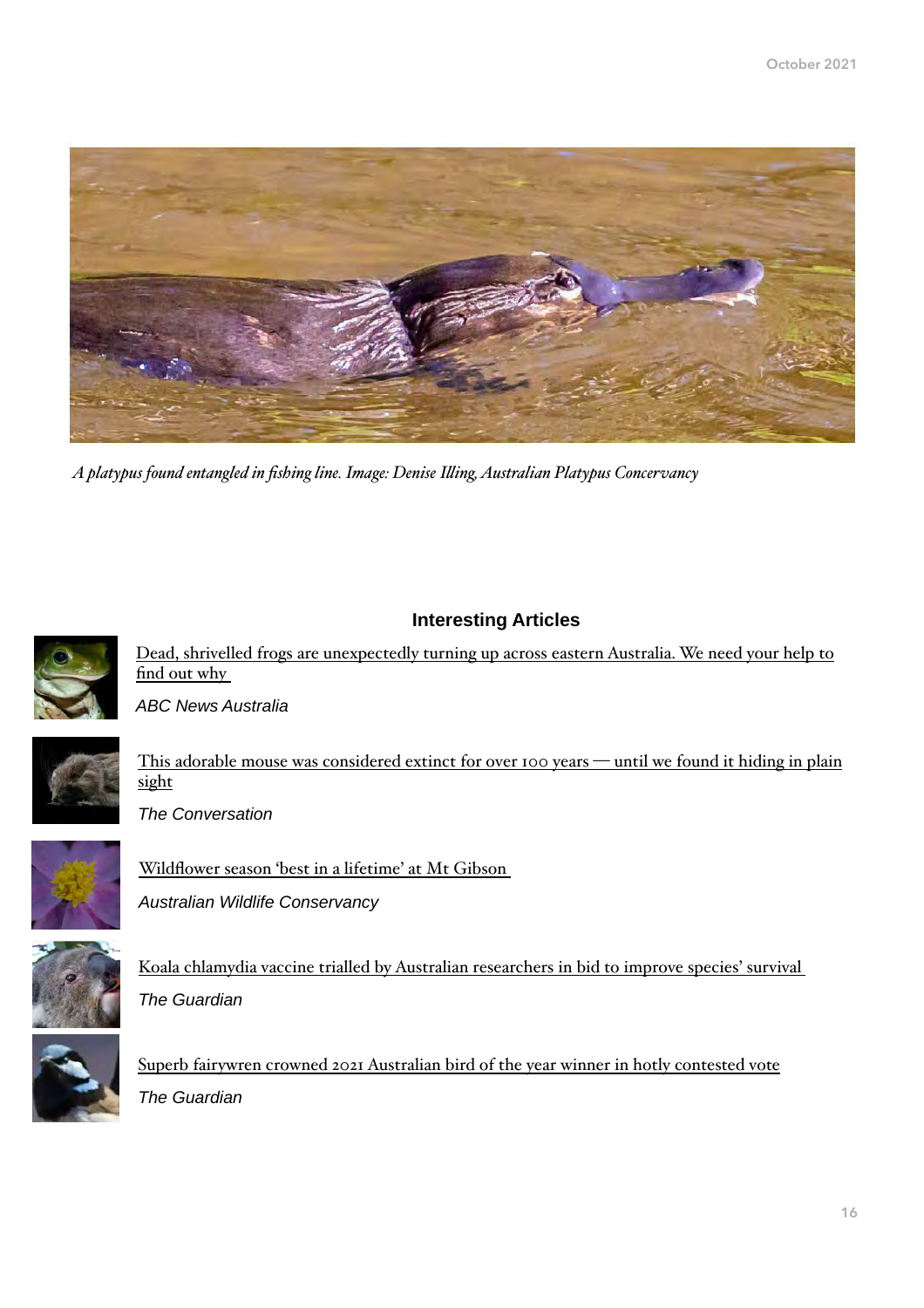### Volunteer Assistance Program

WILDTALK is a local initiative and extended to all of Australian Wildlife associated volunteers.

Please, if you are feeling fragile, confused, angry, depressed or overloaded contact a Wildtalk counsellor. It is free for you and your family. The counsellors are wildlife carers or have a great understanding of the wildlife carers world and animals. Confidentiality is assured.